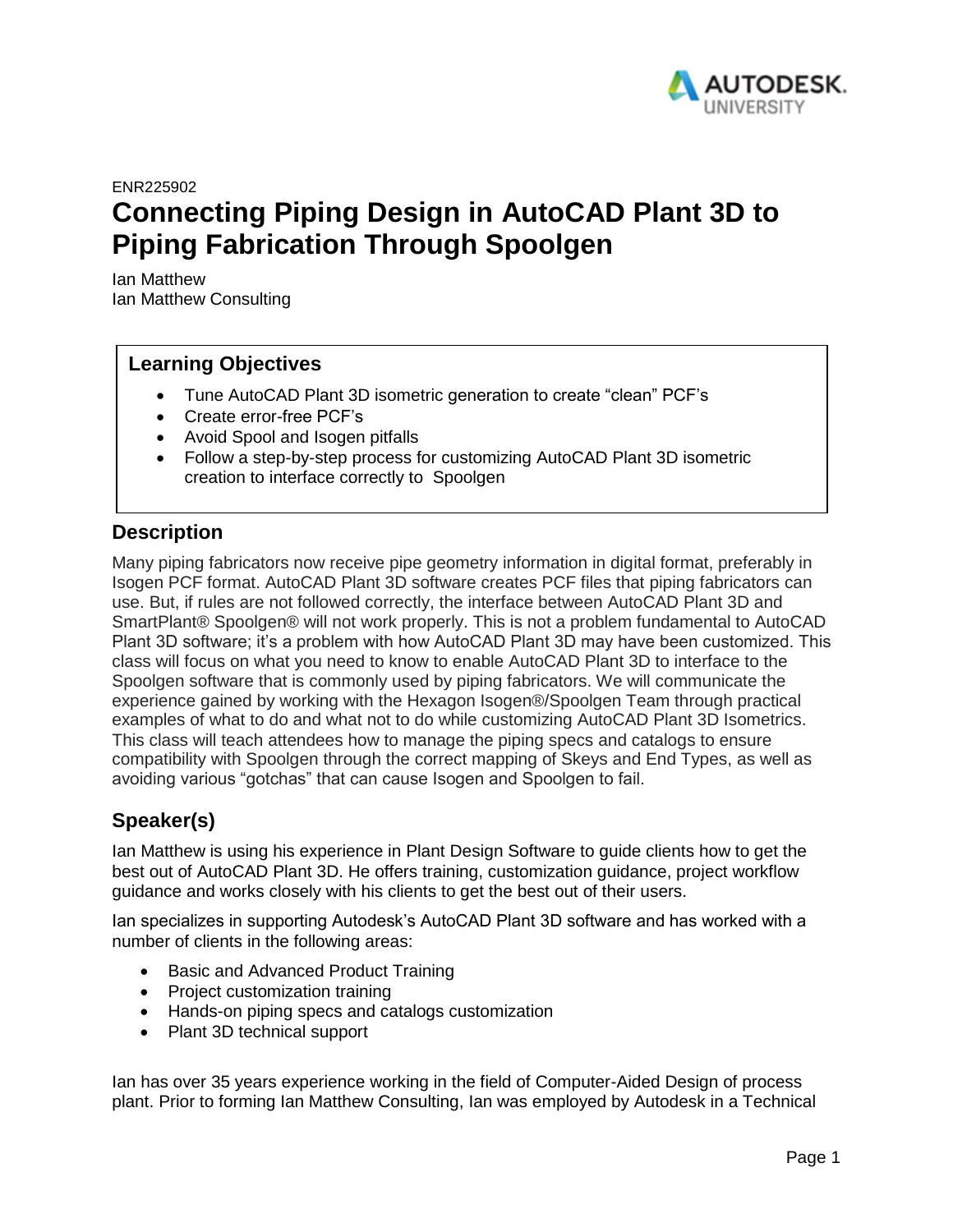

Marketing and Sales Enablement management position primarily supporting AutoCAD Plant 3D, Process Plant Design and the Oil & Gas and Utilities industries.

Ian holds B.Sc.Tech in Chemical Engineering and Fuel Technology and M.Sc.Tech in Chemical Engineering and Fuel Technology degrees from Sheffield University, England.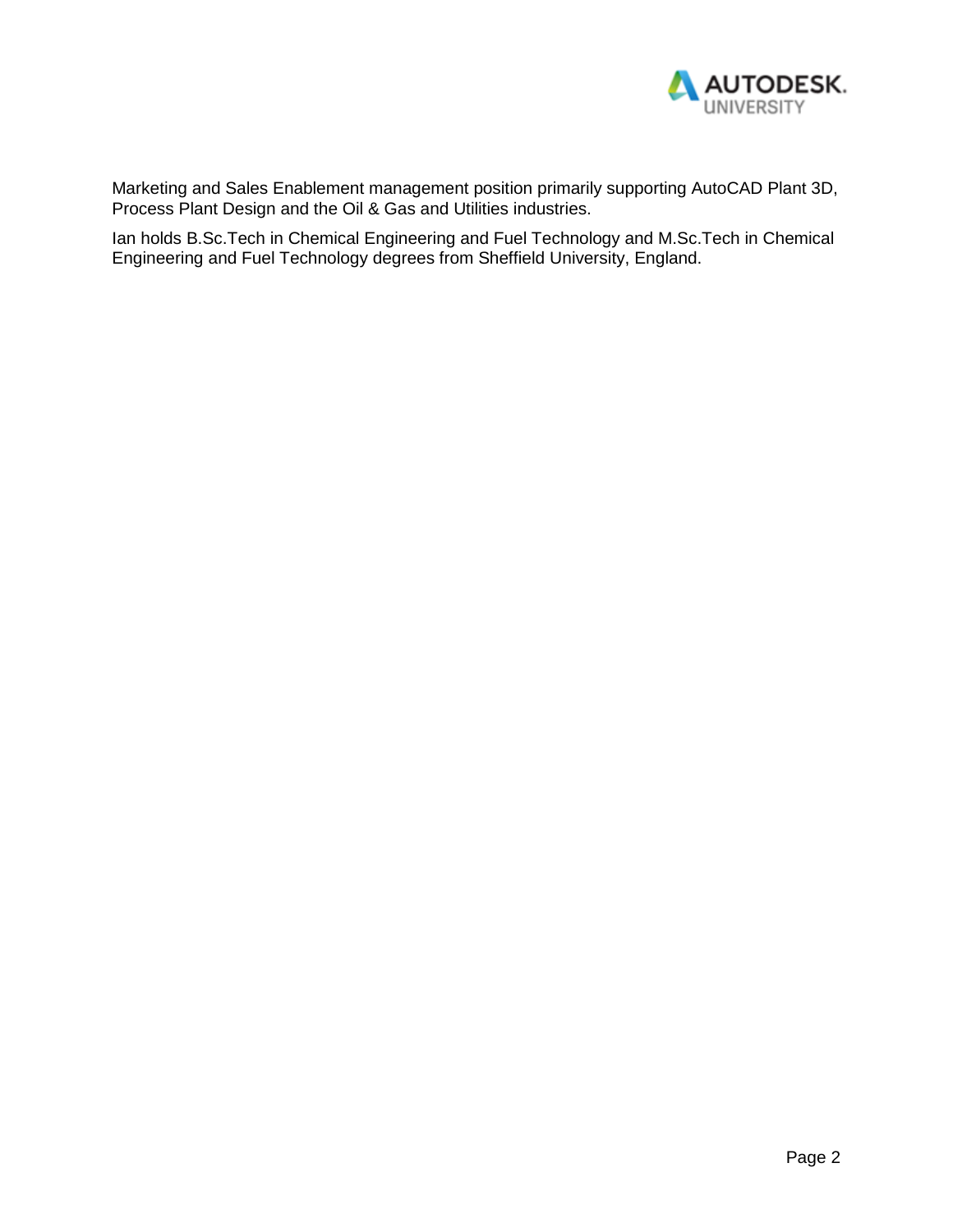

# **Table of Contents**

| A step-by-step process for customizing AutoCAD Plant 3D isometric creation to interface |  |
|-----------------------------------------------------------------------------------------|--|
|                                                                                         |  |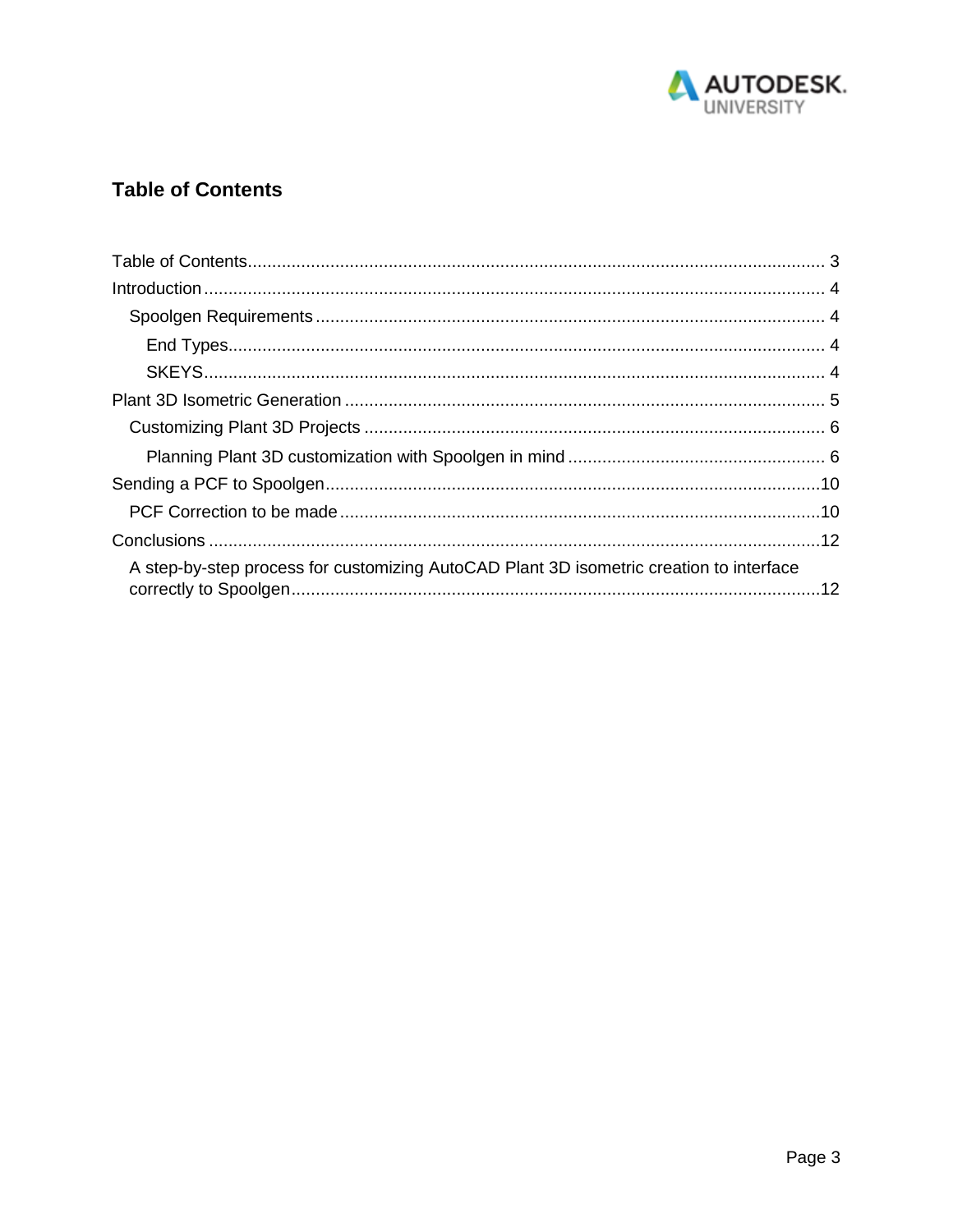

## **Introduction**

Today, piping fabricators want to receive piping isometrics in digital form usually as PCF's (a file format which defines in text format the configuration of the piping spool). The PCF format is a 'de-facto' standard however, not all PCF's are equal and the information held in the PCF will be dependent on the plant design system being used to create the PCF.

Most Piping Fabricators that can receive piping information in the form of PCF's will probably have the Spoolgen software from Hexagon (previously Intergraph). This software is derived from the Isogen piping isometric software that used to be the de-facto piping isometric software. Spoolgen's interpretation of the PCF's is very rigid and therefore care has to be taken that the PCF complies with Spoolgen's requirements. Fortunately, Spoolgen has a pre-processor associated with it that can modify, to some extent, the incoming PCF to meet Spoolgen's requirements.

In this class we will describe the best practices that should be adopted in order to have a clean interface between PCF's generated by AutoCAD Plant 3D and Hexagon Spoolgen / Isogen.

#### **Spoolgen Requirements**

Spoolgen understands the piping configuration by reading the PCF and using the component 'END-POINT' coordinated to make 'connections'. It understands the piping components by reading the 'TYPE' and the 'SKEY' and it understands the connection type by reading the end type. TYPEs, SKEYS and end types are pre-defined and must have values that are recognized by Spoolgen. If any values are not recognized, Spoolgen will fail to create the isometric.

In Plant 3D, the TYPE, SKEY and end type are defined for each component in the piping catalogs. All components generated by Spoolgen are defined by a unique code called a symbol key (SKEY). SKEYs contain 2-4 characters; the first two characters define the type of component, and the last two characters define the end type, such as flanged, butt welded, or screwed.

#### **End Types**

The End Types recognized by Spoolgen are strictly defined and only those end types that Spoolgen recognizes can be used. **You cannot create your own end types**. Thus when customizing Plant 3D and adding new catalog components, if you define a new end type to be used in the Plant 3D model (and you are free to do this in Plant 3D) you must ensure the End Type part of the Skey uses only those that Spoolgen recognizes. We will discuss this further later in this document.

#### **SKEYS**

The Spoolgen Symbol Graphics are called SKEYs and define the component representation and the connectivity. SKEYs contain 2-4 characters; the first two characters define the type of component, and the last two characters define the end type, such as flanged, butt welded, or screwed.

Hexagon have issued a document "Isogen Symbol Key (SKEY) Definitions, Reference Guide" that define all the SKEYS currently supported by Isogen/Spoolgen. Below is an example taken from the document: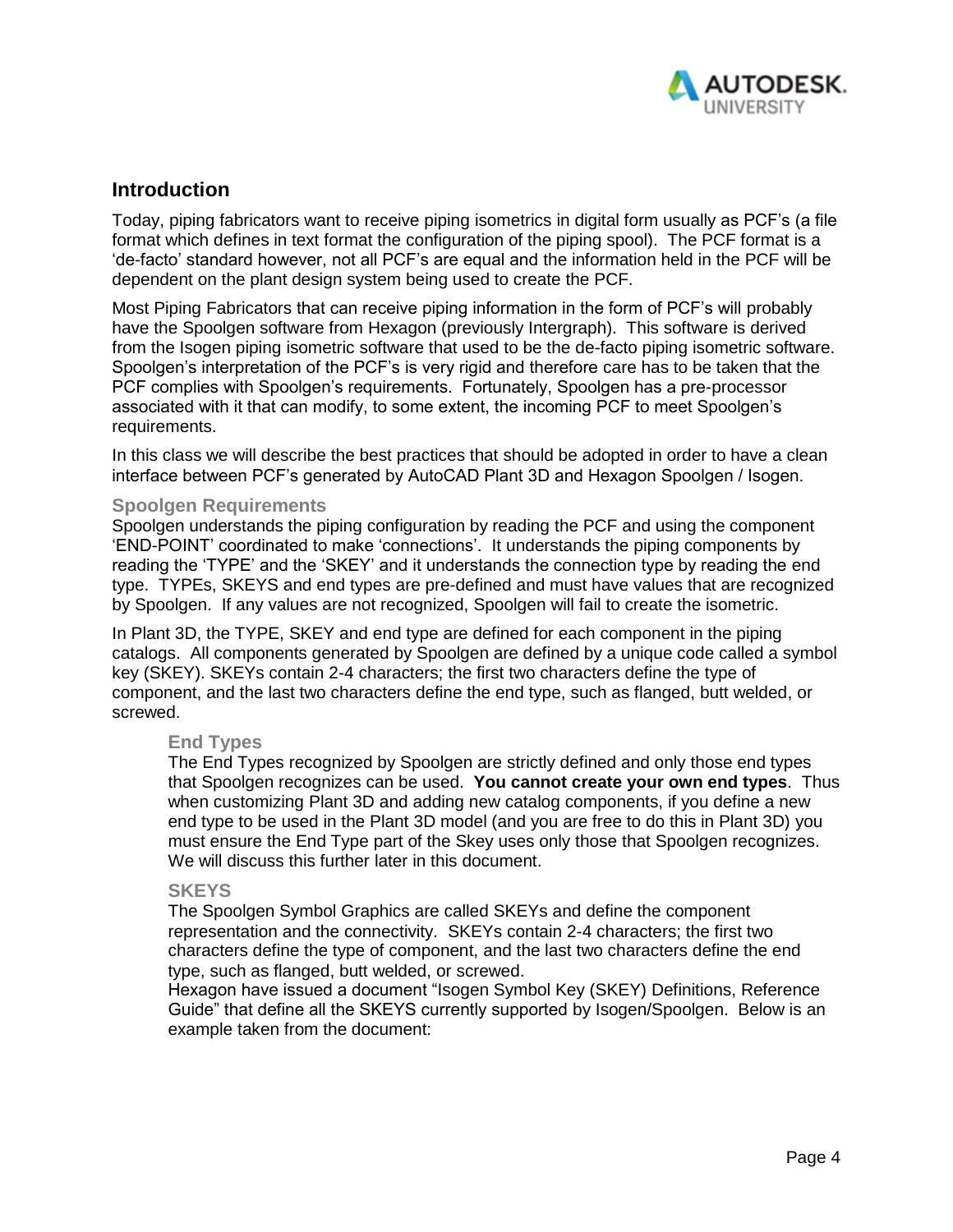

| <b>Description</b>                 | <b>SKEY</b> | <b>Shape</b> | <b>Plotted</b><br><b>Isometric Shape</b> | User-<br><b>Definable</b> | Flow Arrow /<br><b>Flow Dependency</b> | <b>PCF</b><br><b>Identification</b> | IDF<br>Record |
|------------------------------------|-------------|--------------|------------------------------------------|---------------------------|----------------------------------------|-------------------------------------|---------------|
| Male part connector<br>(Butt weld) | <b>MPBW</b> |              |                                          | Yes                       | No / No                                | <b>CONNECTOR</b>                    | 111           |
| Male part connector<br>(Expanded)  | <b>MPEX</b> |              |                                          | Yes                       | No / No                                | <b>CONNECTOR</b>                    | 111           |
| Clamp liner (Butt weld)            | <b>LCBW</b> |              |                                          | Yes                       | No / No                                | <b>CONNECTOR</b>                    | 111           |

You cannot define your own symbols for Spoolgen, they must come from the document.

# **Plant 3D Isometric Generation**

Plant 3D creates isometrics in a 2-stage process. The first is to create a pcf file and the second interprets the data in the pcf draws the isometric. Since the pcf file has become the "de-facto" standard for isometric, Plant 3D has attempted to be fully compatible. However, Plant 3D does allow more flexibility than Spoolgen/Isogen:

- 1. End types can be entirely user-defined. (The end types that are defined in the 'out-ofthe-box' Plant 3D are in fact compatible with Spoolgen
- 2. SKEYs can be entirely user-defined. The SKEY is used to define the AutoCAD blocks that are to represent the component in the piping isometric. Again, the 'out-of-the-box' SKEYs delivered with Plant 3D are compatible with Spoolgen.

The mapping of entypes and SKEYs to blocks are handled in the file *IsoSkeyAcadBlockMap.xml* in the project sub-folder *Isometric.* Below is an example extracted from a typical project.

Note that the '??' is used as a wildcard for endtype definitions allowing a multiple SKEYs to use the same AutoCAD block.

```
<?xml version="1.0"?>
<IsoSkeyMap xmlns:xsi="http://www.w3.org/2001/XMLSchema-instance" 
xmlns:xsd="http://www.w3.org/2001/XMLSchema" Version="1" Name="Default">
  <!-- Begin: Fittings -->
  <SkeyMap SKEY="EL??" AcadBlock="Elbow"/>
  <SkeyMap SKEY="EB??" AcadBlock="Elbow"/>
  <SkeyMap SKEY="ER??" AcadBlock="ElbowReducing"/>
  <SkeyMap SKEY="PB??" AcadBlock="Bend"/>
  <SkeyMap SKEY="BE??" AcadBlock="Bend"/>
  <SkeyMap SKEY="PB" AcadBlock="Bend"/>
  <SkeyMap SKEY="BE" AcadBlock="Bend"/>
  <SkeyMap SKEY="MI??" AcadBlock="BendMitre"/>
```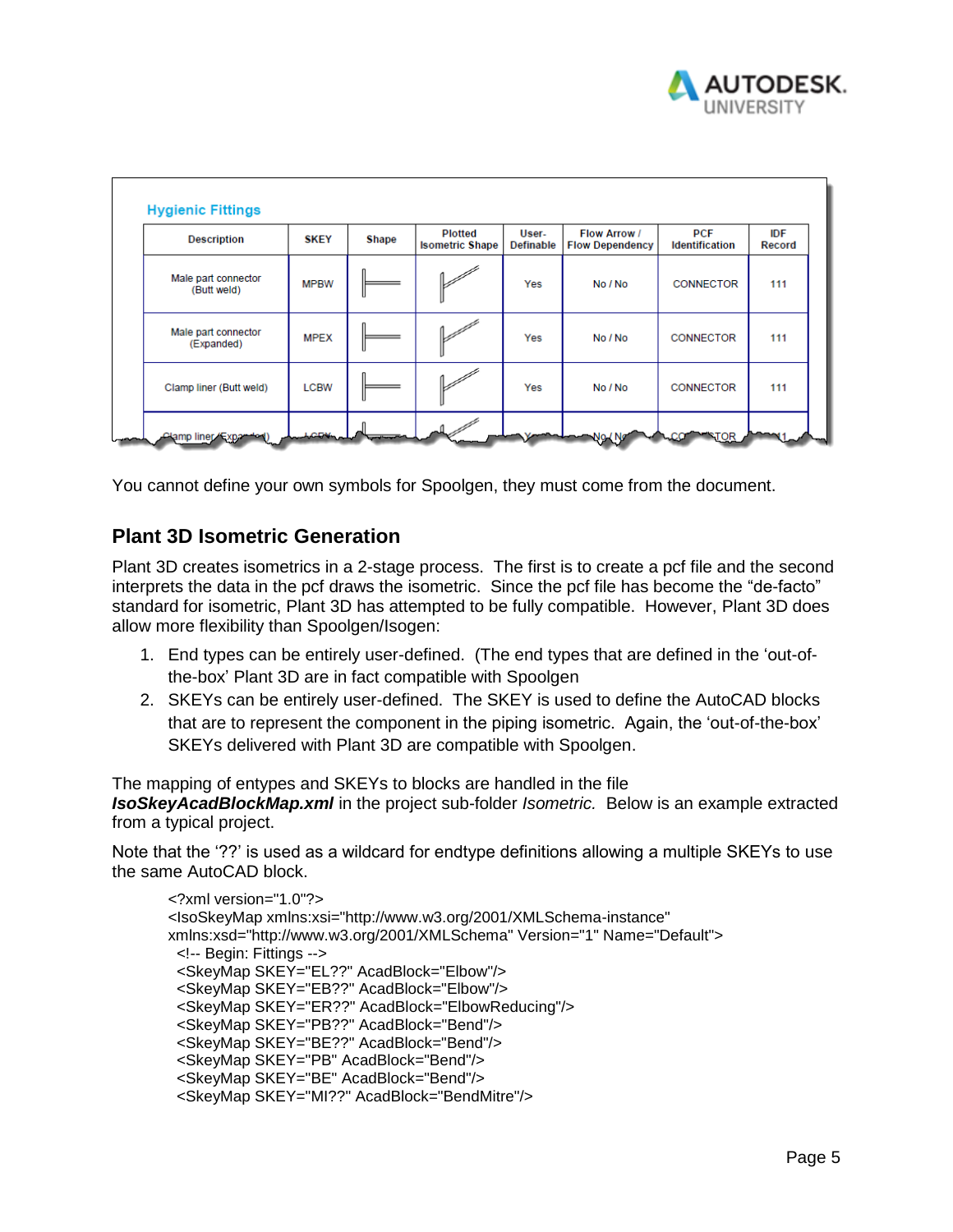

 <SkeyMap SKEY="EU??" AcadBlock="Elbow-180return"/> <SkeyMap SKEY="BU??" AcadBlock="Bend-180return"/> <SkeyMap SKEY="BU" AcadBlock="Bend-180return"/> <SkeyMap SKEY="TE??" AcadBlock="Tee"/> <SkeyMap SKEY="TY??" AcadBlock="Tee"/> <SkeyMap SKEY="BT??" AcadBlock="TeedBend"/> <SkeyMap SKEY="RC??" AcadBlock="ReducerConc"/> <SkeyMap SKEY="CPBW" AcadBlock="ReducerConc"/> <SkeyMap SKEY="CSBW" AcadBlock="ReducerConc"/> <SkeyMap SKEY="ESBW" AcadBlock="ReducerEcc"/>

#### **Customizing Plant 3D Projects**

Although Plant 3D comes with a number of piping component catalogs and various instrumentation, piping support and specialty item catalogs, some projects will require additional components and some industry-specific connection will need to be handled using end types that may not be already defined in Plant 3D.

**Planning Plant 3D customization with Spoolgen in mind** If you know that you will want to exchange piping spool configurations digitally, using the pcf file, and the fabricator is most likely already using Spoolgen, then you should follow these rules:

1. *Stick to end types that are supported by Spoolgen*. This is a rigid list and the end types supported by Spoolgen are defined in the SKEY definitions document. You can call the end types anything you want but select the 2-letter end type code from the list in the document.

| <b>Spoolgen End Type</b> | <b>End Prep</b>                                | <b>Plant 3D Default End Type</b> |
|--------------------------|------------------------------------------------|----------------------------------|
| <b>BW</b>                | <b>Butt Weld</b>                               | <b>BW</b>                        |
| <b>CP</b>                | Compression                                    |                                  |
| <b>SW</b>                | Socket Weld                                    | <b>SW</b>                        |
| FL.                      | Flanged                                        | FL                               |
| <b>SC</b>                | Screwed / Threaded                             | <b>THDM</b>                      |
| <b>PL</b>                | Plain End                                      | PL                               |
| LN                       | <b>Liner Nut</b>                               |                                  |
| LC                       | Liner / Clamp                                  |                                  |
| <b>LR</b>                | Reducing Liner / Nut                           |                                  |
| <b>MP</b>                | Male Part                                      | MJM, THDM                        |
| <b>PF</b>                | Push Fit                                       | <b>PFS</b>                       |
| GL                       | Glued                                          | PPL, PSW                         |
| <b>CL</b>                | Clamped                                        | TC, GRV                          |
| FA                       | Flared                                         | FA                               |
| BS / SB                  | <b>Ball and Socket (used</b>                   |                                  |
|                          | on fixed length type                           |                                  |
|                          | pipe work)                                     |                                  |
| GF                       | Gland (used on fixed<br>length type pipe work) | MJM, MJF, MJP                    |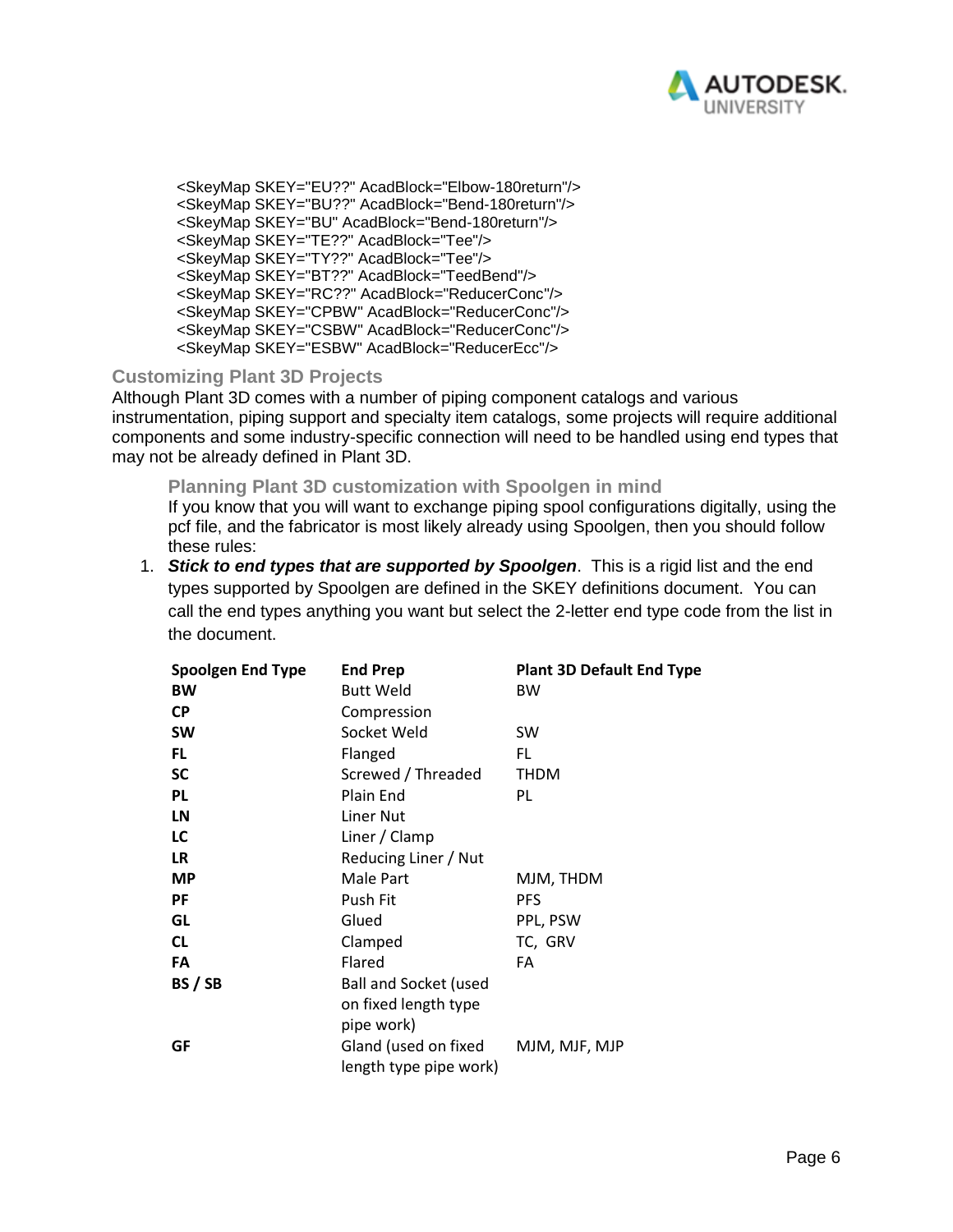

2. *Use SKEYs defined in the SKEY Definition Document*. Do not use ?? (or \*\*) in the SKEY definition in the catalog. Since you know the end type of the component in the catalog, use the end type code as used in the component. If the component has two different end types (e.g. weld x threaded) select one of them for the SKEY code. (Spoolgen will recognize the other end type and will place the correct graphics) Here are some examples of SKEYS for Valves:

| <b>Description</b>            | <b>SKEY</b> | <b>Shape</b> | <b>Plotted</b><br><b>Isometric Shape</b> | User-<br><b>Definable</b> | Flow Arrow /<br><b>Flow Dependency</b> | <b>PCF</b><br><b>Identification</b> | <b>IDF</b><br><b>Record</b> |
|-------------------------------|-------------|--------------|------------------------------------------|---------------------------|----------------------------------------|-------------------------------------|-----------------------------|
| Angle valve                   | AV**        |              |                                          | Yes                       | Yes / No                               | <b>VALVE-ANGLE</b>                  | 75/76                       |
| Relief/Vent angle valve       | AR**        |              |                                          | Yes                       | Yes / No                               | VALVE-ANGLE                         | 75/76                       |
| Pressure reducing angle valve | AX**        | ⋚            |                                          | Yes                       | Yes / No                               | VALVE-ANGLE                         | 75/76                       |
| <b>Basic valve</b>            | W**         |              |                                          | Yes                       | Yes / No                               | <b>VALVE</b>                        | 130/0                       |
| Check valve                   | VC**        |              |                                          | Yes                       | Yes / No                               | <b>VALVE</b>                        | 130/0                       |
| Check valve (alternative)     | $CK**$      |              |                                          | Yes                       | No / Yes                               | <b>VALVE</b>                        | 130/0                       |
| <b>Ball valve</b>             | $VB**$      |              |                                          | Yes                       | Yes / No                               | <b>VALVE</b>                        | 130/0                       |
| <b>Butterfly valve</b>        | VY**        |              |                                          | Yes                       | Yes / No                               | <b>VALVE</b>                        | 130/0                       |

NOTE: The Symbol Keys can be found on various web sites, simply search for "Isogen Symbol Keys"

3. *Make sure your SKEY definition is valid when Customizing in Plant 3D Spec Editor.* The Iso Symbol Type should be "PCF Identifier" in the Symbol Keys document and the Iso Symbol SKEY should be taken from the SKEY column. Examine this example for a check valve: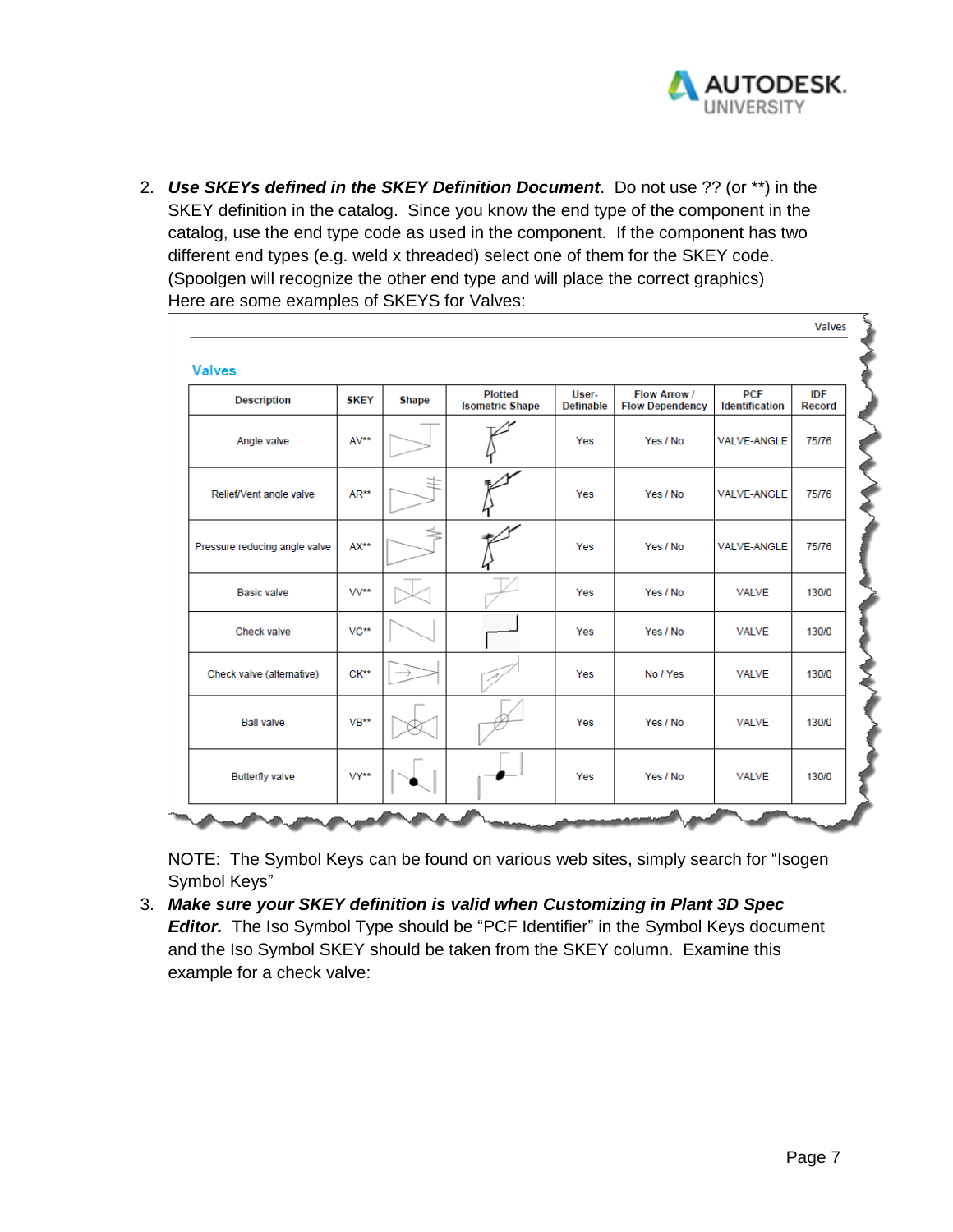

| <b>Description</b>            | <b>SKEY</b> | <b>Shape</b>       | <b>Plotted</b><br><b>Isometric Shape</b> | User-<br><b>Definable</b> | <b>Flow Arrow /</b><br><b>Flow Dependency</b> | <b>PCF</b><br>Identification | <b>IDF</b><br>Record |
|-------------------------------|-------------|--------------------|------------------------------------------|---------------------------|-----------------------------------------------|------------------------------|----------------------|
| Angle valve                   | AV**        |                    |                                          | Yes                       | Yes / No                                      | <b>VALVE-ANGLE</b>           | 75/76                |
| Relief/Vent angle valve       | AR**        |                    |                                          | Yes                       | Yes / No                                      | VALVE-ANGLE                  | 75/76                |
| Pressure reducing angle valve | AX**        |                    |                                          | Yes                       | Yes / No                                      | <b>VALVE-ANGLE</b>           | 75/76                |
| <b>Basic valve</b>            | VV**        |                    |                                          | Yes                       | Yes / No                                      | <b>VALVE</b>                 | 130/0                |
| Check valve                   | VC**        |                    |                                          | Yes                       | Yes / No                                      | <b>VALVE</b>                 | 130/0                |
| Check valve (alternative)     | CK**        |                    |                                          | Yes                       | No / Yes                                      | <b>VALVE</b>                 | 130/0                |
| <b>Ball valve</b>             | VB*         |                    |                                          | Yes                       | Yes / No                                      | <b>VAL)</b><br>ľΕ            | 130/0                |
| <b>Butterfly valve</b>        | VY**        |                    |                                          | Yes                       | Yes / No                                      | LVE<br>١                     | 130/0                |
|                               |             |                    |                                          |                           |                                               |                              |                      |
|                               | ₿           | <b>Spec Editor</b> |                                          |                           |                                               |                              |                      |
|                               |             |                    |                                          |                           |                                               |                              |                      |
|                               |             |                    |                                          | Branch Table Editor       |                                               | Catalog Editor               |                      |
|                               |             |                    |                                          |                           |                                               |                              |                      |
|                               |             |                    |                                          |                           |                                               |                              |                      |
| Piping Component Properties   |             |                    |                                          |                           |                                               |                              |                      |
| Material Code:                |             |                    |                                          |                           |                                               |                              |                      |
| Short Description:            |             |                    | <b>Check Valve</b>                       |                           |                                               |                              |                      |
| Design Std:                   |             |                    | <b>Dual Plate</b>                        |                           |                                               |                              |                      |
| Design Pressure Factor:       |             |                    |                                          |                           |                                               |                              |                      |
| Weight Unit:                  |             |                    | LB                                       |                           |                                               | u                            |                      |
| <b>Connection Port Count:</b> |             |                    | 2                                        |                           |                                               |                              |                      |
| Valve Alignment:              |             |                    | Inline                                   |                           |                                               |                              |                      |
| Valve Detail:                 |             |                    | Continuou                                |                           |                                               |                              |                      |
| Valve Body Type:              |             |                    | Check                                    |                           |                                               |                              |                      |
| Flow Dependent:               |             |                    | True                                     |                           |                                               | v                            |                      |
| Offset:                       |             |                    | False,                                   |                           |                                               | v                            |                      |
| Iso Symbol Type:              |             |                    | <b>VALVE</b>                             |                           |                                               |                              |                      |

NOTE: CK\*\* was replaced with CKFL as CK\*\* or CK?? Is an invalid Skey.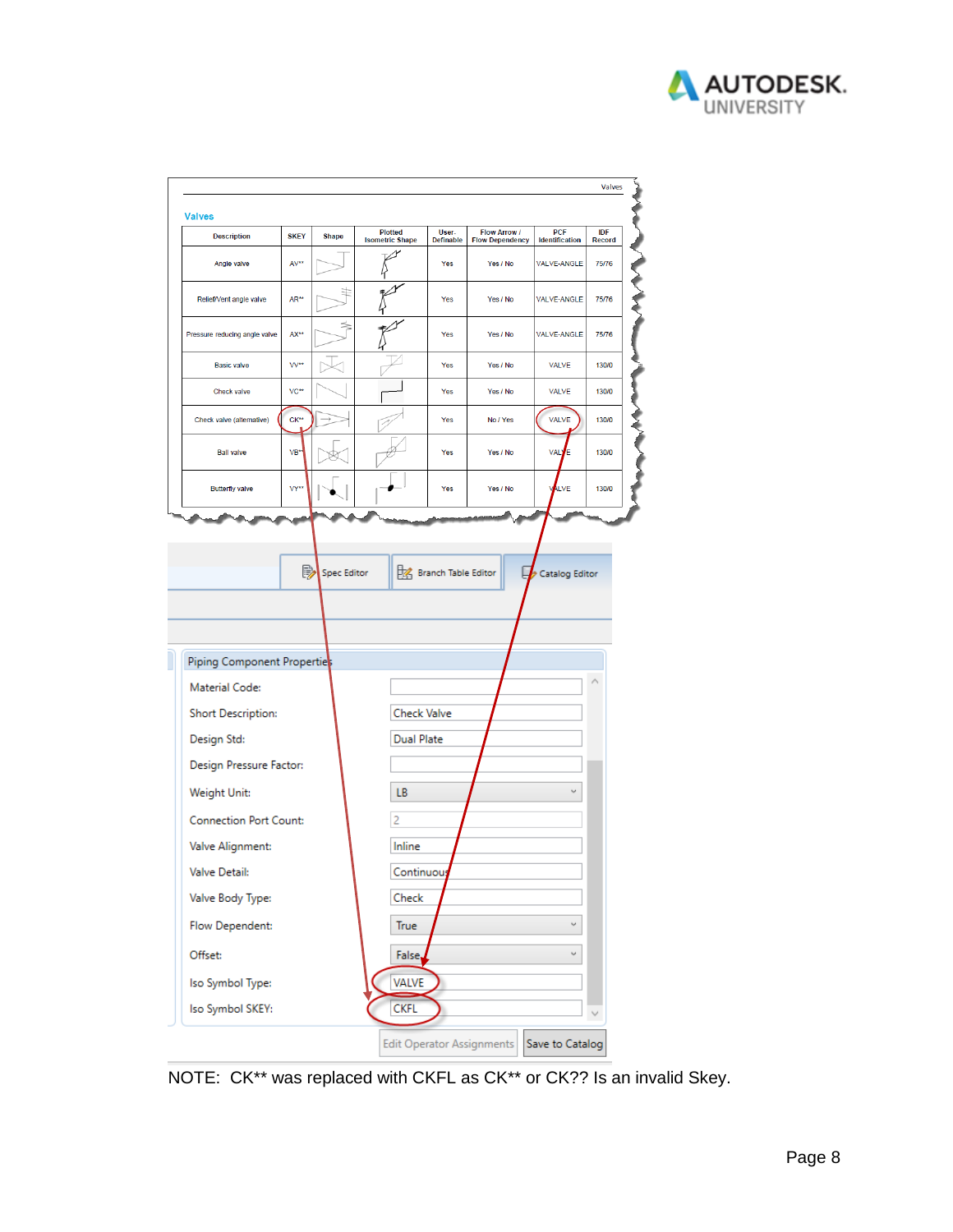

- 4. *Beware of the following Gotcha's*! Spoolgen has some rules that you need to adhere to:
	- a. *INSTRUMENT GAUGE / DIAL*  These have only one connection and therefore the SKEY must be ID\*\* (where \*\* equals the end type, e.g. Flanged – SKEY=IDFL)
	- b. *Inline Instrument*. The SKEY must be IN\*\* for a standard inline instrument or select from the SKEY document for instrument valves, etc.
	- *c. MULTI-PORT Valves.* A multi-port valve is a valve that does not have a common centerpoint. One or more of the ports is in a different plane. For multiport valves use  $SKEY = MD^{**}$  or  $SKEY = MZ^{**}$ . In both cases the symbol type **must** be "**VALVE-MULTIWAY**" Example:
	- *d. 3-way / 4-way valves with common centerpoint.* If the valve has all three (or all four) ports on the same plane then select the appropriate SKEY from the SKEY definition document but the valve **must** have the Symbol Type set to "VALVE-3WAY" or "VALVE-4WAY" (Or for instruments, INSTRUMENT-3WAY or INSTRUMENT-4WAY)

| <b>Piping Component Properties</b> |                                             |
|------------------------------------|---------------------------------------------|
| Material Code:                     | $\wedge$                                    |
| <b>Short Description:</b>          | <b>DIVERT VALVE</b>                         |
| Design Std:                        | VARIVENT, TYPE X_V, W, LO                   |
| Design Pressure Factor:            |                                             |
| Weight Unit:                       | KG<br>$\overline{\phantom{0}}$              |
| <b>Connection Port Count:</b>      | 3                                           |
| Valve Alignment:                   | 3-WayOffset                                 |
| <b>Valve Detail:</b>               | Diverter                                    |
| Valve Body Type:                   | MultiPort                                   |
| Flow Dependent:                    | False<br>$\overline{\phantom{a}}$           |
| Offset:                            | True                                        |
| Iso Symbol Type:                   | <b>VALVE-MULTIWAY</b>                       |
| Iso Symbol SKEY:                   | <b>MDBW</b>                                 |
|                                    | Edit Operator Assignments   Save to Catalog |

This example comes from the Tuchenhagen valves catalog.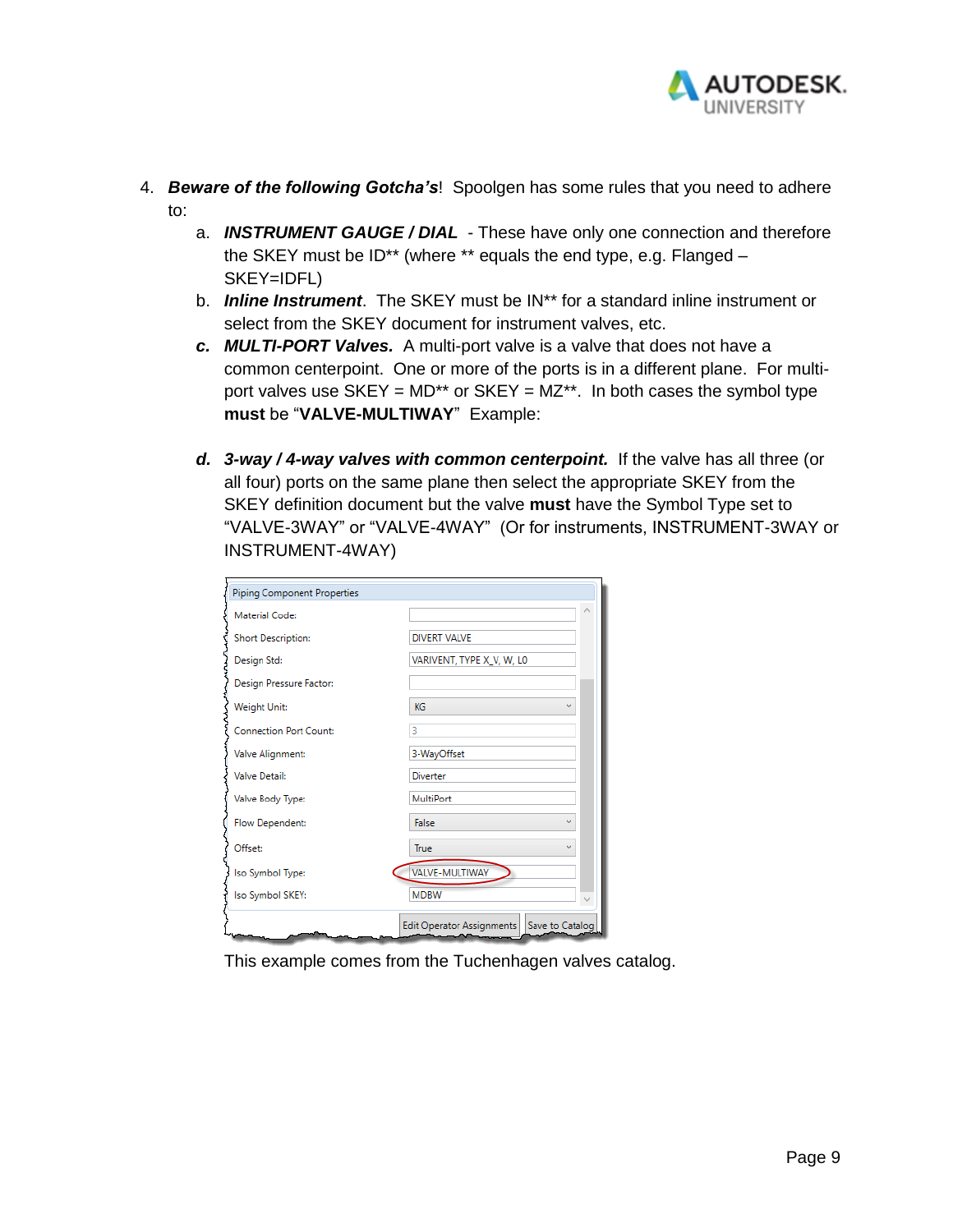

# **Sending a PCF to Spoolgen**

Once you have your isometrics ready to send to Spoolgen you use the command "PCF Export in the "Isos" ribbon:



#### Which will pull up the following menu:

| <b>Display lines</b>                                      | F | 13 | $\overline{\mathrm{d}\mathrm{p}}$ |
|-----------------------------------------------------------|---|----|-----------------------------------|
| Filter (eg. *52PW*)                                       |   |    | 7                                 |
| Line Numbers:                                             |   |    |                                   |
| 1001<br>$1001 - 1$<br>1002<br>T1                          |   |    |                                   |
|                                                           |   |    |                                   |
| Save PCF files to:<br>C:\Plant 3D 2019 Projects\Spoolgen\ |   |    |                                   |

Select the lines to be created and then click "Create" The pcf's will be named *line number.pcf*

**PCF Correction to be made** PCF's created by Plant 3D all start as follows: ISOGEN-FILES ISOCONFIG.FLS UNITS-BORE INCH UNITS-CO-ORDS INCH UNITS-WEIGHT LBS UNITS-BOLT-DIA INCH UNITS-BOLT-LENGTH INCH PIPELINE-REFERENCE 1001 DATE-DMY 10/29/18 ATTRIBUTE1 ………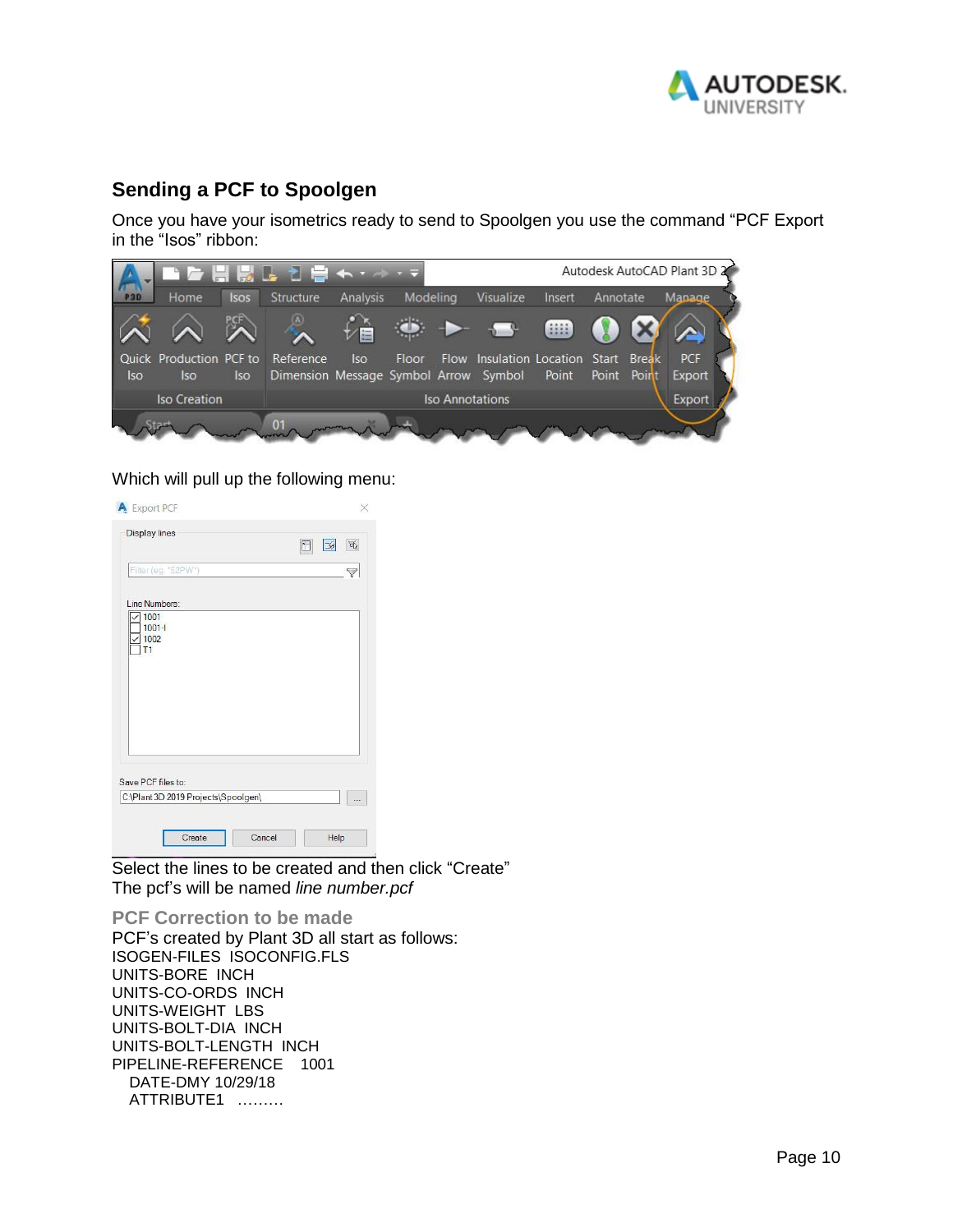

Unfortunately, Spoolgen requires the first line to read:

#### ISOGEN-FILES ISOGEN.FLS

So the first line of every PCF will need to be edited for this change.

#### **Handling pcf transfers where the above rules were not followed**

So you customized Plant 3D before you knew all the gotcha's and you are ready to send pcf's and you have some SKEYs that are not in the SKEY document and you defined an end type that is not in the document, and you can't go back to make the changes to follow the rules – what then? Are you screwed? No, not quite – Spoolgen has a pre-processor that can fix some of the problems. You just need to know what they are.

The Spoolgen preprocessor accepts a text file (\*\*.PPC) to define corrects to be made. All users of Spoolgen have access to the pre-processor and the commands are all documented. The following is an extract from the pre-processor manual: